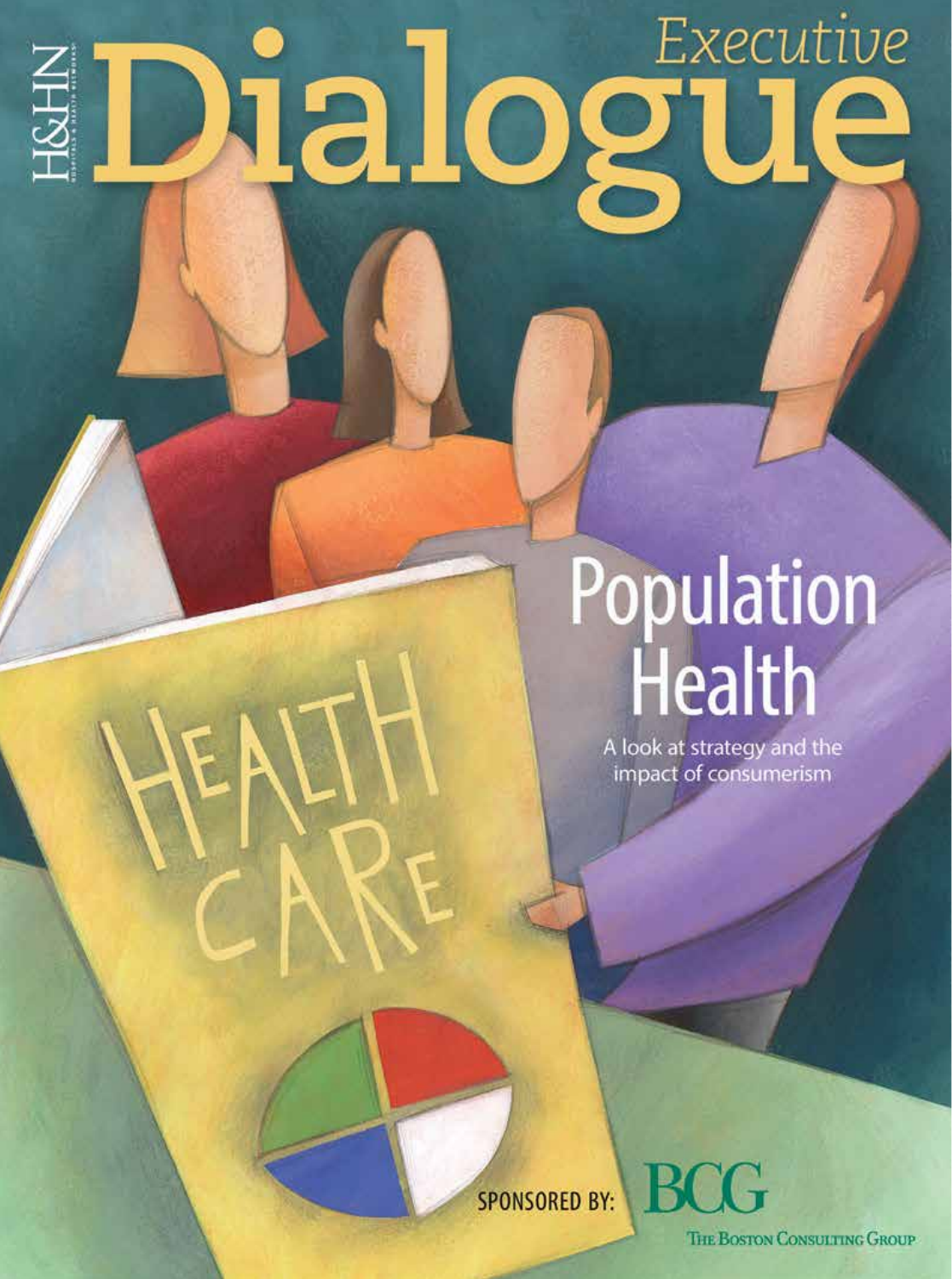### POPULATION HEALTH AND THE RISE OF **CONSUMERISM**

Cover Image by Thinkstock/Photos by Chris Casaburi

MODERATOR (Matthew Weinstock, Health Forum): Population health and consumerism are two very broad terms, and they mean different things to different people. For the providers in the room, what does population health mean to your organization? What is your strategy to advance population health management? And, what is your organization pursuing to advance population health management?

NANCY AGEE, R.N. (Carilion Clinic): Five years ago, we restructured our primary care practices. We have about 62 primary care practices, all of which are now medical homes. We changed the way the practices are designed; we added resources, including case management and social work. We've since taken a step back and re-evaluated our clinics. Our initial effort was good, but we took a step back to evaluate and felt we were taking on too much. We were so enthusiastic at the beginning, trying to do all

**As net**<br>
and he<br>
inventi<br>
ing with<br>
community never before, hospitals and health systems are reinventing themselves, working with providers and their communities to position their organizations for suc-



things for all people and we realized that didn't make sense. Now we are focused on patients with three or more chronic illnesses, patients at risk for the degradation of their disease or for readmissions. We're focusing on reducing their readmission rate and emergency department visits about one-third. That's one of the things we're doing in relation to population health management.

Like many other organizations, we are focused on our employees' wellness. We've added gyms to our hospitals and encourage employees to participate in things like Weight Watchers and smoking-cessation programs. And it's actually working. In one of our smaller hospitals, we've had amazing results in our weight loss program. People are excited and enthusiastic. Some of the things we do are quite simple. For example, we promote 'Stair Wellness,' which encourages employees to take the stairs instead of the elevator. The program



**We need to build awareness within our organization around population health and the new level of responsibility and accountability that it brings. Janice Nevin, M.D.**

cess in an environment that demands high-value, lower-cost and efficient health care. But as hospitals and health systems transition to value-based care, they must do so with an eye on the consumer. Patients, and their families, will be more informed and savvy in making health care purchasing decisions. Health Forum convened a panel of health care executives and industry experts June 11 in New York City to discuss the intersection of population health and consumerism. Health Forum thanks all of the participants for their open and candid discussion, as well as Boston Consulting Group for sponsoring this event.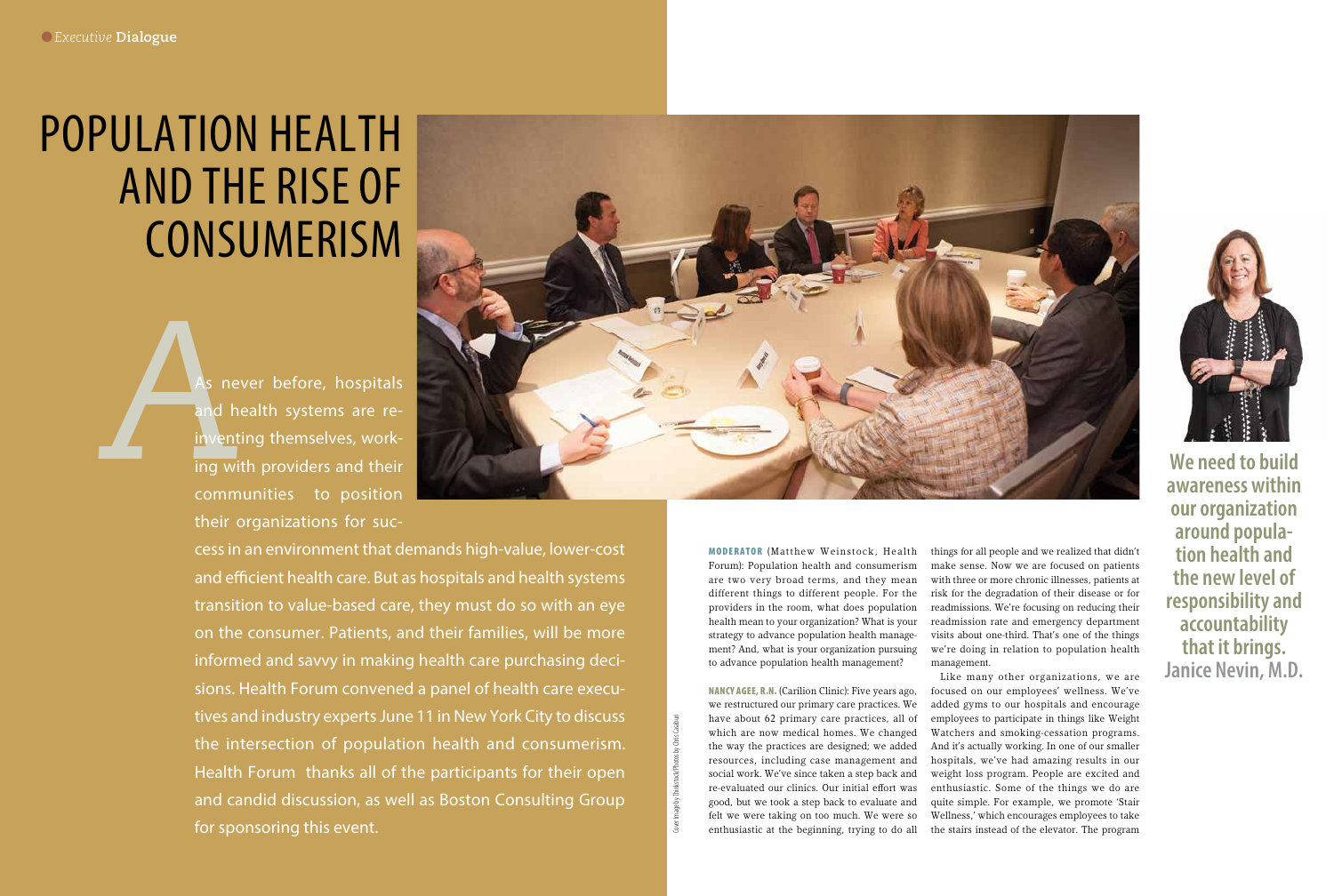has been adopted by some of our downtown the care they need. businesses, as well.

JANICE NEVIN, M.D. (Christiana Care Health System): As an organization, we've been talking about how we can create value in population health management. We've spent the last six months looking at what that means for us. We don't feel we need to redefine our mission; it's more about how we can advance and deliver our mission. We need to build awareness within our organization around population health management and the new level of responsibility and accountability that it brings. It's more than just what happens within our facilities. We aim to achieve optimal health for all we serve, with a special emphasis on populations for whom we assume risk. Our focus extends beyond our patients to all members of the community who look to us for information and

The shift toward population health management has also shifted our focus financially. We are using a new phrase for our financial goals: 'organizational vitality.' We're being deliberate about changing our revenue model from fee-for-service to value-based services. We established Christiana Care Quality Partners, the clinically integrated network for our employees.

What will be the game changer for us is really getting into arrangements in which we're paid differently. We're partnering with an insurer developer at Medicaid and we're setting up a Medicare shared savings program that's aggressively looking at Medicare Advantage partnerships. Delaware is a state innovation model test site and that's driving the external environment to be much more participatory in the kinds of conversations we need to have.

AGEE: I really like your focus on organizational vitality. We've focused on sustainability, but I like organizational vitality better. It's not just about the money, but who we are and what's our mission. That phrase seems to encompass all of that.

MODERATOR: Obviously, the shift from a volume-based environment to a value-based one that assumes greater risk can be painful if you're not prepared. So, what are those pain points, and how do you start to overcome them? What's been your experience so far?

ROBERT HENKEL (Ascension Health): We've gone through an extensive learning period during this transition. We've made investments in infrastructure to help us truly manage risk that will require new data analytics and actuarial capabilities that are necessary to really look

at various populations. We've also made some acquisitions on the insurance side and we're buying insurance licenses in many of the states that we're in so we'll be prepared if we want to use them in the future. At the same time, we have 12 Medicare shared savings plans, several commercial accountable care organizations and we're on the exchanges in many of our states.

As Nancy mentioned, there are similarities in population health management and managing the health of our employees. We have about 300,000 associates and family members who are essentially all risks, and we've learned quite a bit in managing that population. And we've used that knowledge in developing our population health strategy.

When we think about how we serve our communities, we don't think in terms of networks. We talk about systems of care because we

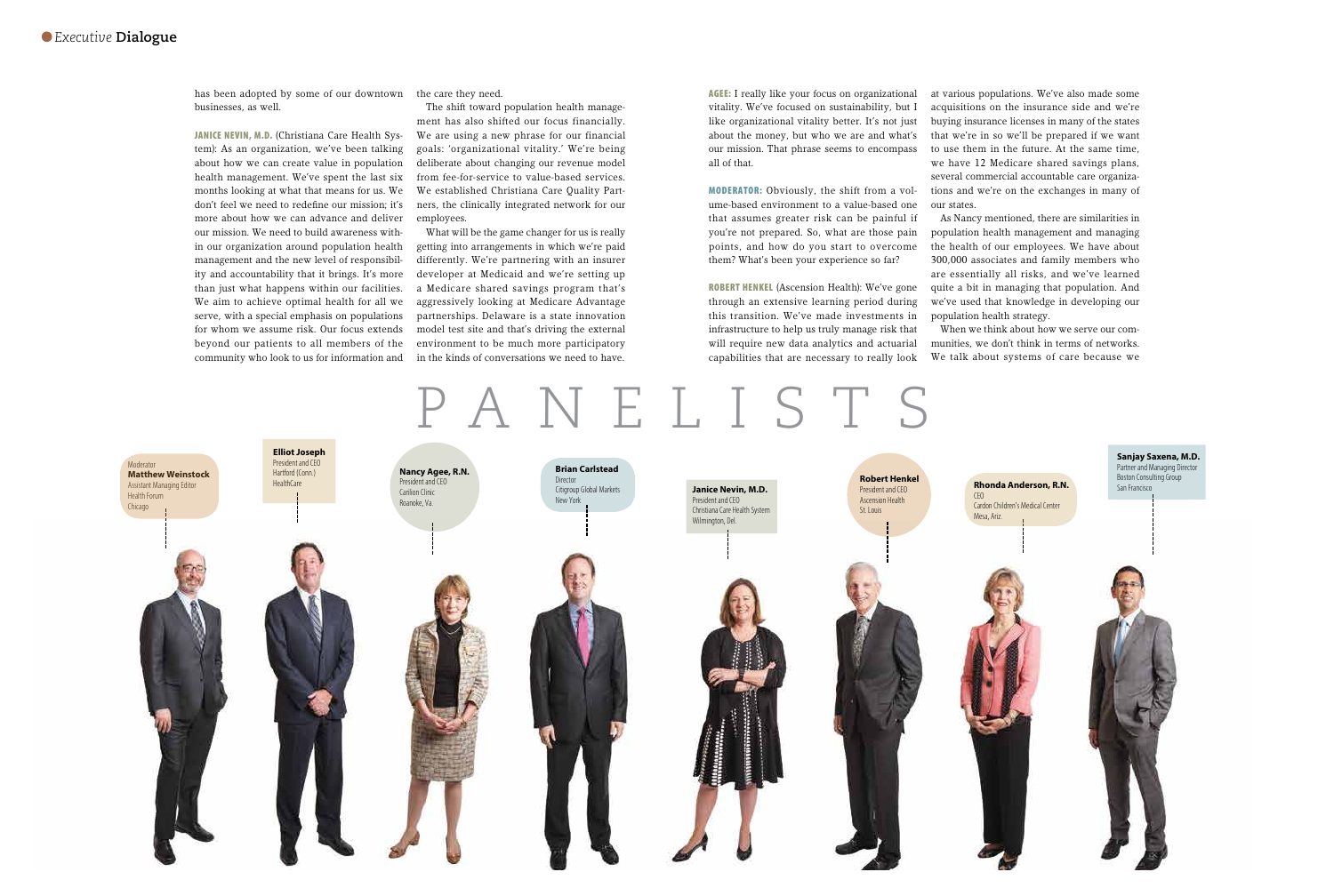believe we're not going to be able to do everything for everyone, whether it's an employer population or a Medicaid or Medicare population. We're looking for community resources, including competitor organizations, to be part of these systems of care to effectively care for our communities, particularly the communities that are most at risk. So, that's where we are today. We currently have about 2.5 million lives under risk contracts as of June 2015. Just six months ago, we were at 1.9 million. We're seeing those numbers increase and actively making sure we understand the total financial risks that we have at any given point.

SANJAY SAXENA (Boston Consulting Group): Balancing between fee-for-service and value-based care is a nearly impossible situation. Investments in value-based care are unrewarded if you get paid the old way. But you have to make the investments to be ready in the value-based environment. Basically, the lines are blurred between financing and delivery, and the two have to come together. Organizations must ask, 'How do we begin to take on more risk?' Whether intended or unintended, population health management is inextricably linked to financing and delivery methods.

 It's important for hospitals and health systems to think outside their walls. Dollars that aren't in the organization's control don't have an impact in the current fee-for-service environment. So naturally, for many systems, that's taking them into managing post-acute care. The final piece is the physician piece. When you start talking about managing a population outside the hospital, organizations will need a clinical engagement model that will allow them to do that. The only way to rationalize all of the necessary investments is to get more of the premium dollar, whether it's through an arrangement with an insurer or, ultimately, having the option of being the insurer.

HENKEL: We pulled all of our physician employment contracts out of the hospital and into new corporations that are being set up in each state. The intent is to show that the purpose of the physician groups is not to fill the hospital beds in the future.

ELLIOT JOSEPH (Hartford HealthCare): I'd like to build on that point. We've asked ourselves a fundamental question as this movement has

begun to take shape, and that is: 'Who are we as an organization?' We have found that difficult to answer during this phase of the transformation. I've spent a concerted amount of time and energy telling people, 'We're not a hospital company anymore.' We're trying to get people to think differently because of where we're headed, and because of the objectives of this transformation, which we probably all agree are the right objectives and the right purpose. So, this is a pretty important question for us to ask. There are still many people across our organization holding on dearly to the 'we-area-hospital' mentality. I know it's confusing, and our behaviors and comments may come across as schizophrenic at times. We have monthly operating reviews and we demand performance at the hospital level. But all the while I'm saying, 'We're not a hospital company.' So it's a challenging, yet exciting moment for us in the industry.

In regard to physicians, we see three things: physician alignment, building capability, and access to information. Those three things are fundamental to this transformation and in answering the question, 'Who are we?'

We've looked closely at how we organize our physicians and, like others here, we've created a new company — Integrated Care Partners — to house our physicians. We've directed them to lead the way toward contracting for risk. We've invested significantly in this endeavor. There's an interesting tension inside our organization between the people who are responsible for our current operating margin performance and those building this chassis and installing it for the near-term transformation. I don't think of it as a long-term transformation at this point. It's a healthy tension. We started this company a couple of years ago and we now have seven value-based contracts with about 145,000 covered lives. We've also done a great deal of work on our employee network. We went from a 6.5 percent increase in yearover-year employee costs to a negative trend this past year. We're proud of that fact; we're energized by the early results.

RHONDA ANDERSON, R.N. (Cardon Children's Medical Center): I can speak from two different perspectives. Banner Health was part of the first group of Medicare ACOs, the Pioneer ACO program, and actually did quite well. One reason it did well is because we changed the

infrastructure, as all of you have mentioned. We aligned our physicians, including those not employed by the organization and we supported their practices. We hired 40 case managers to help physicians and their office staff with the transition, assisting them with risk stratification and using the technology available to them.

The case managers helped to eliminate some misperceptions about our patients. For example, some people may perceive that high-risk cardiac patients — who are mostly elderly — don't use technology. But we've found otherwise. We give them iPads and they have e-visits, checking in daily with their nurse practitioners. It's made a huge difference in keeping them out of the hospital. And these patients love the fact that they don't have to get in their cars and drive to a doctor's office and sit for hours. They do visit with a physician once a year for a thorough assessment. I think this example illustrates the need for systemic change.

Working for a children's hospital provides another unique perspective. Patient and family engagement is more natural in that setting. Family engagement is central to what we do. We've taken our learnings on the children's side and are starting to apply those to the adult side in terms of shared decision-making, and shared plans of care. Those applications to the adult world are extremely important.

SAXENA: As hospitals and health systems determine their paths and question what they will be in the future, they should also ask whether 'patient' is the right word anymore. If we borrow from other industries, we see there's a difference between a customer and a consumer. Health care organizations tend to think about patients as the people within their walls, under their care. But that narrows the organization's opportunity to care for them because there will be instances in which organizations will want to engage with them when they are outside of their care. You want to have a long-term relationship.

Another piece of this is now the next generation of population health. Organizations need to start thinking about the consumer engage-



**Organizations need to start thinking about the consumer engagement components, beyond patient engagement. Sanjay Saxena, M.D.**

**I've spent a concerted amount of time and energy telling people, 'We're not a hospital company anymore.' Elliot Joseph**



**As hospitals and health systems strive to become more consumerfriendly, they may need to rethink some common terminology, such as "patient-centered medical home" and "discharge" to reflect consumer sentiment.**

**Population health management does not mean an organization needs to provide all things to all people. Instead, hospitals and health systems should focus their efforts on providing preventive care and wellness to certain populations, such as patients with comorbidities.**

#### KEY FINDINGS



**Price and brand are top of mind for consumers. However, consumers are willing to go out of network for services if they find poor ratings among in-network physicians. Other important considerations for consumers are convenience and wait** 



**time.** 

Image by Thinkstock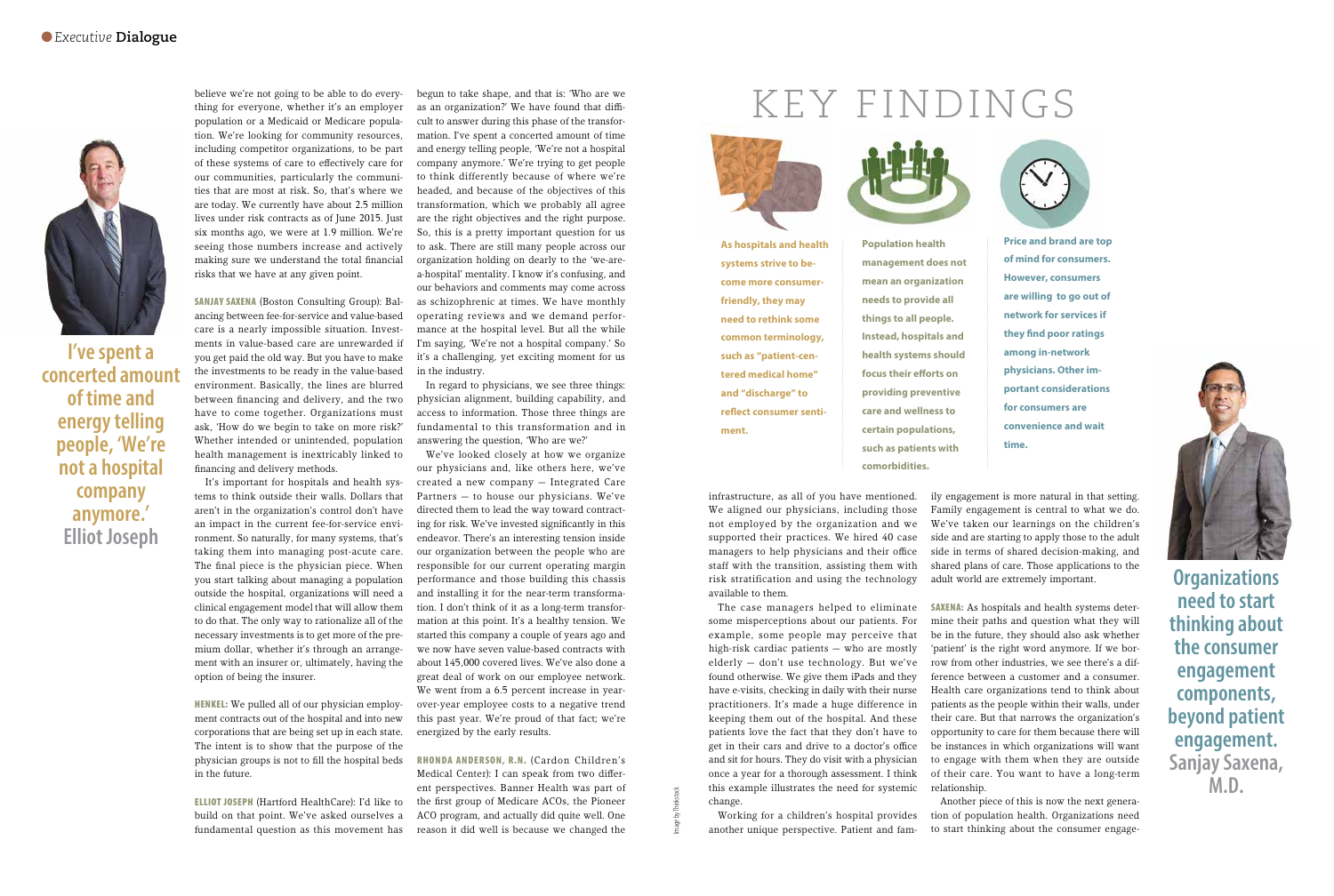ment components, beyond patient engagement. If we look at financial services, we can see an example of how businesses are trying to build lifelong relationships with consumers. All of you should ask, 'How can we have a relationship with consumers over their life span?'

The health insurance industry provides another example. The insurance industry had its existential crisis when health reform passed. And the industry changed as a result. Every insurer is no longer a health insurance company; they're all health care companies. They've rebranded themselves as health and wellness organizations. As has been discussed, many delivery systems are in the process of repositioning themselves away from the hospital. Soon, everyone will be a health system. That's where the consumer part comes into play. Hospitals and health systems need to become consumer-friendly. Some of the terms used — accountable care organizations and patient-centered medical homes — are unappealing and confusing. There's definitely work to be done in this area.

ANDERSON: I agree. I refer to patient-centered medical homes as 'health homes.' That's a better characterization of what they are.

JOSEPH: The language aspect actually gets to the core of answering the question of who are we. We are so embedded in the old system of care. And we do need to focus on our terminology. One of the words we're trying to eliminate from our lexicon is 'discharge.' We're trying to find the right language to use. 'Discharge,' to me does not correlate with population health management. It goes against everything we're talking about and trying to do. But it's embedded in just about everything we do.

ANDERSON: One possibility would be 'transitions.' We are talking about transitions of care and that covers all of the places where the individual might go for support.

HENKEL: As we've moved toward value-based care, one of the things we focused on is our measurement. Under fee for service, we focused on market share, which is typically based on acute care. Share of voice is a measure of our dimensions of Ascension on social media. We started measuring this in July 2014. We look at our social media presence in all of

our markets, compared with our traditional competitors in those markets. We're looking at Facebook and we're looking at Twitter — all of the social media components. Some of the things we look at are whether our organizations are mentioned positively, what do people "like," and what information is being shared? It's eye-opening. We have greater insight into what patients and families are thinking. And then we can focus on the problems or share what's working. It's completely different from how we've measured our business in the past.

MODERATOR: Brian, that's something I wanted to talk with you about. What new measures are investors looking at to determine organizational performance? It's got to be a challenge for the investment rating industries to get a handle on what should be measured now. What kinds of things are you starting to look at before you make a decision on whether or not to finance a bond?

BRIAN CARLSTEAD (Citi): That's a great question. There's been some notable investment changes in the nonprofit provider community that are worth mentioning first. For a long-time, we focused on tax-exempt bonds — it was bricks and mortar, tax-exempt bonds. It's an interesting market that got used to big issuers, who were given flexibility in paying back. The market is more restricted now. As priorities and investments have changed for the provider community, tax-exempt bonds have become just one piece of the financing puzzle. Taxable bonds have become another big piece. And equity partnerships, where for-profits and nonprofits are colliding to collaborate, are gaining ground.

From an investor perspective, tax-exempt and taxable bonds are more or less similar. The taxable bond folks were interested in large, proven systems at first. But we've seen that change over time. Large, high-performing systems have always been able to get a deal. Now investors are looking at strategy: How is the organization positioned to deal with the transition? We want a system that is positioning itself for value-based care. Of course, there's a risk. If they make a jump too soon, they may take a financial hit.

So what do investors want? They want to know the organization's goals and objectives. It's really something they are interested in.

When you talk about population health, when you talk about consumerism, investors want to know about specific projects. They want to know why it's part of your strategy. They are listening. They do know that health care is local, and they want to understand the organization's rationale, because what's working in your market, might not work someplace else. Investors want to understand why providers are doing different things in different markets. And they want to understand the timeline for implementation.

Now, circling back to the question about metrics, investors are interested in what metrics the organization is following. Is it ROI? Quality? Is it patient experience? The number of attributed lives? It's all of these things. There's not one standard list of what investors take into consideration. That doesn't exist, and it will take some time to develop.

JOSEPH: One of the things we've been exploring is the total share of spend in the market. Is anybody else looking at that and making any progress?

AGEE: We have just starting to look at that and, no, we haven't made any progress yet.

SAXENA: Looking at total share of spend works great with attributed lives. It's easy to capture total spend. The challenge, however, lies among all other populations. Hospitals and health systems have a hard time understanding spend that's outside of their walls. That's where having a partnership with a health plan would be beneficial. And, even then, depending upon your market, it may be hard to truly understand. If you are in a market where you have a concentration with a single insurer, it might be easy to gain insight into total spend. But in fragmented markets, it will be more difficult.

JOSEPH: That's correct. So much of this seems to depend on the insurers in each market. Some insurers are willing to give you the data, or give it to you in a way that is useful. Lack of data adversely impacts our ability to make good decisions.

HENKEL: That's one reason why we started to look at share of voice. We think that this ultimately will be translated, or coordinated, in some way with our revenue streams. We're

going to continue to look at whether there's a correlation between what we're seeing with share of voice and what we are seeing in terms of revenue stream. We don't have a full year of data at this point to make any conclusions. But there are interesting data on Internet usage for health care consumers. More than 70 percent of people who go online are looking for some kind of health information. And that's a growing number.

And, what I find most interesting, 44 percent of people online who are looking for physician information are willing to go out of network if they find poor ratings among in-network physicians. They are willing to pay more for higher quality. We'll see some big changes coming out of the consumer movement as more information on consumer behavior becomes available.

NEVIN: How do you explain all of this to your board, especially when we don't have the measures in place yet? How can we demonstrate that we are successful? We need new data, and they should come from the perspective of the person who's experiencing health and health care. It can't remain as it is now, which depends on where the patient received his or her care, or which site you happen to visit virtually. There's nothing that actually connects it together. I'm fortunate to have a board that is patient and understands our direction. I'm hopeful we can work together to really advance the science.

AGEE: It's a complicated discussion. We're a small system. We've managed to reduce readmissions and ED visits. We've added points of access to our system. And we've seen inpatient admissions going up. We are at a point, however, where we're considering whether to add inpatient space. We are turning patients away. So, on one hand, we are talking to the board about value-based care and shifting our focus while, on the other hand, we're talking about expanding inpatient care. It's an extremely confusing time.

JOSEPH: For me, the answer to how you deal with the board starts with a very pragmatic lifelong lesson, which is, as long as you make your numbers, you get more leeway. And I make sure we never forget that. People will listen to you as long as you meet or exceed expectations. And if not, your credibility will evaporate.





**So what do investors want? They want to know the organization's goals and objectives. Brian Carlstead**

> **We'll see some big changes coming out of the consumer movement as more information on consumer behavior becomes available. Robert Henkel**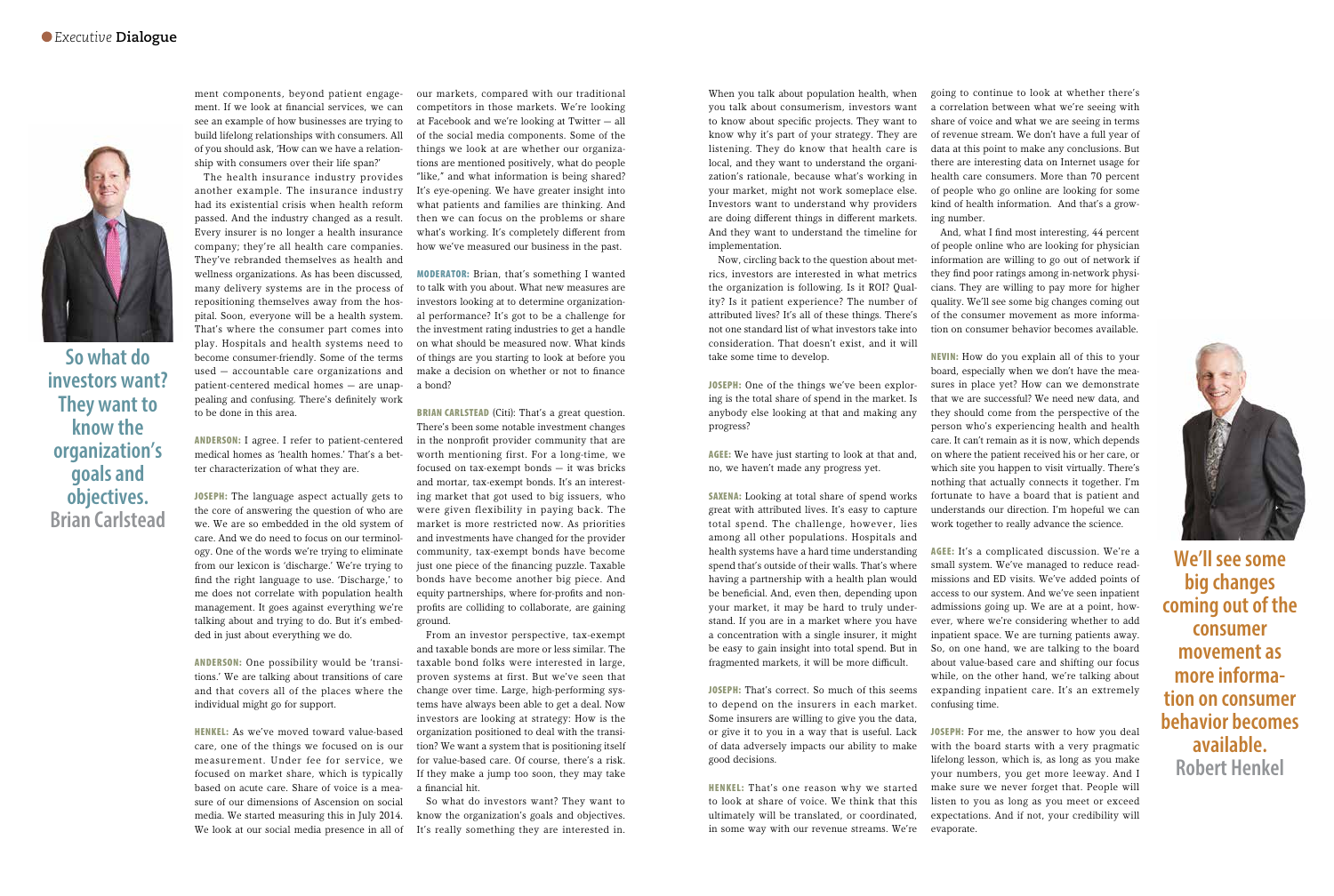MODERATOR: Brian, is that the same case for you? You want to see organizations make their numbers, but you also want to see how they are transitioning to the new model of care.

CARLSTEAD: Exactly. Everything is relative; that's the problem of creating a data set. Ascension is big, but relative to whom? It is big relative to the rest of the sector. So, when we think about creating a metric, it needs to be a metric that's relative to the industry. Can the industry create metrics that make sense and aren't misleading and that can be used in each of your markets? Can we create metrics that are relevant for boards, consumers and investors? That's going to be tough.

whether they make a profit.

CARLSTEAD: Well, it might just come down to that. The financials will always be an important piece.

JOSEPH: What about retail medicine? Consumerism leads us to the idea of retail medicine. When you think about the retail industry, what are the measures of success?

MODERATOR: That's something I wanted to address. As Walgreens, Target, CVS and other retailers enter into your space, are you going to have to measure your organization against them? And, if so, how? Are you going to look at their outcome metrics?

ANDERSON: For a consumer, going to a retail market to see a provider isn't any different from coming to us to see a provider. It might be a little more convenient now. The game changer will be harnessing technology so the consumer never has to leave the house.

AGEE: Walmart, presumably, only looks at care that we've been talking about. We also ANDERSON: That's exactly what I'm saying. If we partner with Walgreens, for example, maybe we won't need to build an urgent care center. We need to look at these retail providers and look at what they can bring to this system of need to consider what the consumer wants. The conveniences that certain age groups want are different. An 80-year-old in Sun City, Ariz., does not want the same thing as a parent with young children. So, it's knowing your consumer market and then trying to devise the system of care that will work for that market.

MODERATOR: That's interesting. Are you getting paid for the e-visits?

ANDERSON: Yes, our providers do get paid for e-visits. But, why not just partner with Walgreens, or with whomever is entering your space? If their locations are more convenient, partnering with them may not be a bad idea. I'm not sure that urgent cares centers are going to be that helpful to us. If we're really building health homes appropriately, then we need to

expand our hours beyond what you would find in a typical physician's practice. I'm concerned that if we build urgent care centers, we would have created just another location and another expense, without adding value.

JOSEPH: Rhonda, I have a similar view on partnerships. I also believe that if we're not the one partnering with retail entities, someone else will. It's going to happen anyway, so why shouldn't it be us?

AGEE: That's the whole idea of consumerism. It's about providing convenient access, a constellation of services, in some sort of systematic way that people can use.

JOSEPH: Our largest growth engine, right now, is a technology platform we put in that's akin to OpenTable. People can schedule appointments with our providers. But, for it to work effectively, we had to fix our operations so we could guarantee 24-hour access to a physician through that technology platform. And people respond to it. It's amazing. It's far and away driving more growth for us than any other thing we're doing.

HENKEL: We've done that as well. We feel we don't need to build more buildings and spend more money on bricks and mortar. Our physician groups have started to open their schedules, 24 hours a day, 365 days a year, both for in-person capabilities, but also virtual capabilities. I have a 25-year-old daughter who lives and works in the tech world of San Francisco. I learn more from her and her friends about what they think about health care than anything that I could ever read. If they can make an appointment with their smartphone, when and where they want it, they're there. And if



they can't, they're going somewhere where they can. That's what we have to understand, and it's so foreign to many of us who have grown up in this industry.

SAXENA: We've now surveyed 25,000 consum-of, if we don't do it, someone else will. We've ers across industries, everything from airlines, retail, luxury goods and the like. For health care, we've found that the fastest-growing segment in the commercial market has been the high-deductible health care plan. If you look at the exchange market, most high-deductible plans are Bronze or Silver. So, consumers are shopping for price.

> g firm and the<br>ents from the pri-<br>nighest-value op-<br>their enterprises. The Boston Consulting Group is a global management consulting firm and the world's leading adviser on business strategy. We partner with clients from the private, public and nonprofit sectors in all regions to identify their highest-value opportunities, address their most critical challenges and transform their enterprises. Our customized approach combines deep insight into the dynamics of companies and markets with close collaboration at all levels of the client organization. This ensures that our clients achieve sustainable competitive advantage, build more capable organizations and secure lasting results. Founded in 1963, BCG is a private company with 82 offices in 46 countries.



If you think about where the market is going over the next five years, you can make a strong argument that 40- to 50 percent of the market is going to be consumer-directed in how they select health insurance. Forget about where they go for care for a moment. Consumers are going to pick their insurance. That's fundamentally different. Patients were usually assigned a Medicare plan. Now Medicare Advantage is the fastest-growing segment. Medicaid is going to be consumer- directed, too. And there's a great deal of talk about private exchanges potentially taking over the employer market. With consumers selecting their insurance product, if you aren't in their network, you may never be considered as a choice.

Our research shows that there are two attributes that make up almost 50 percent of the purchase decision when consumers shop for any service through the plan, and that is price and brand. There are other pieces, including convenience and wait time. Most hospitals and health systems can't compete on price relative to CVS or Walmart. Traditional health care providers are never going to be cheaper than the retail providers, right? Large retailers can scale and subsidize. Hospitals and health systems can find ways to differentiate their services, including harnassing their ability to integrate with the entire continuum of care in a way that a Walmart or CVS cannot. That's a big differentiator.

It does make sense to collaborate with retail on some levels. They offer convenience. They have strong brands. But an important question that all health care organizations should ask is, "What's their endgame and what is ours?" If, at the end of the day, your organization's intent is to own the relationship with consumers, that may be the same intent of Walgreens or Target,

whoever is in your space. You're never going to out-Walmart Walmart by playing the game that is Walmart. So, organizations need to find ways to differentiate, collaborate and compete with them. I worry a little bit about the mindset worked with several organizations that have actually undone their relationships with CVS, Target and other retailers because they have found that their interests are not as aligned as they thought.

ANDERSON: The other piece that we should talk about is direct contracting with businesses. Many of the larger employers, such as Intel, are looking to the major health systems to bypass the insurer. I think there will be more of that as we go forward. And there is a great deal of potential in these arrangements.

JOSEPH: I want to follow up on Sanjay's comment about brand. We're spending a great deal of time creating what I'm calling an "operating brand." How will the consumer experience us, whether they show up online or in person? We're early in this journey, but we're getting very granular about what that experience should look and feel like. That's going to be a key element in how we're able to get that share of the market. And we're a relatively young organization, so people don't really know who we are. And, quite frankly, who we are is mostly that they relate to us as a hospital. We have to bring new talent into the organization to help us create and install our new brand from an operating perspective. That's an essential

piece for us going forward.

### PONSOR

**That's the whole idea of consumerism. It's about providing convenient access, a constellation of services, in some sort of systematic way that people can use. Nancy Agee, R.N.**

**Many of the larger employers are looking to the major health systems to bypass the insurer. I think there will be more of that as we go forward. Rhonda Anderson, R.N.**

#### **Boston Consulting Group/www.bcg.com**